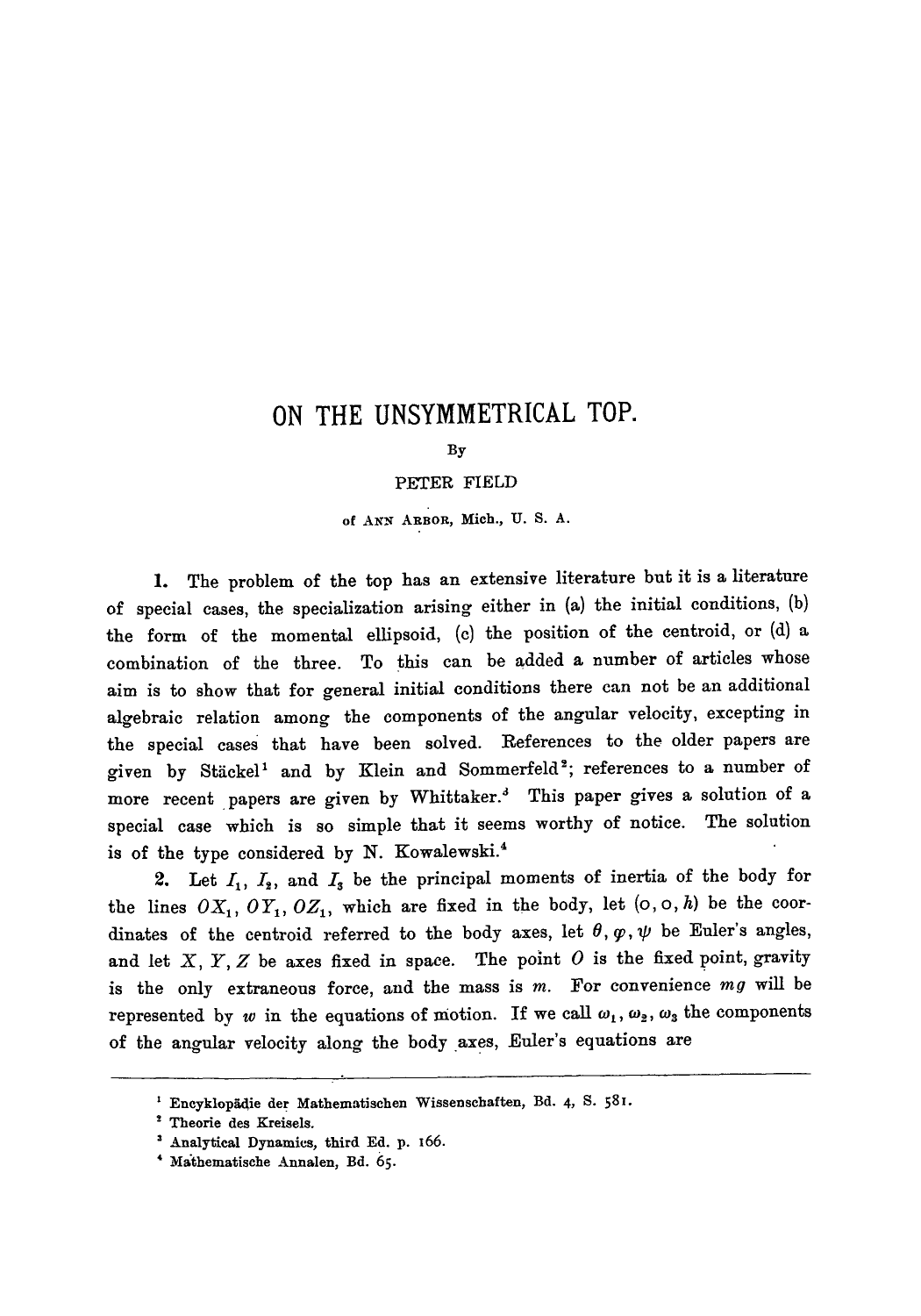356 Peter Field.

$$
I_1 \omega_1 + (I_3 - I_2) \omega_2 \omega_3 = h w \sin \theta \cos \varphi, \qquad (1)
$$

$$
I_2 \omega_2 + (I_1 - I_3) \omega_3 \omega_1 = -h v \sin \theta \sin \varphi, \qquad (2)
$$

$$
I_{\mathbf{3}}\omega_{\mathbf{3}} + (I_{\mathbf{2}} - I_{1})\omega_{1}\omega_{\mathbf{3}} = 0, \qquad (3)
$$

the values of  $\omega_1 \omega_3$ , and  $\omega_3$  are

$$
\omega_1 = \dot{\theta} \cos \varphi + \dot{\psi} \sin \theta \sin \varphi, \qquad (4)
$$

$$
\omega_{\rm s} = -\dot{\theta}\sin\varphi + \dot{\psi}\sin\theta\cos\varphi, \qquad (5)
$$

$$
\omega_3 = \varphi + \psi \cos \theta. \tag{6}
$$



Fig. 1

In addition we have the two integrals, one of which states that the total energy is constant and the other that the projection of the angular momentum vector on the vertical line *O Z* is constant. They may be written

$$
I_1 \omega_1^2 + I_2 \omega_2^2 + I_3 \omega_3^2 - T = -2 \, w \, h \, \cos \theta \,, \tag{7}
$$

$$
I_1 \omega_1 \sin \theta \sin \varphi + I_2 \omega_2 \sin \theta \cos \varphi + I_3 \omega_3 \cos \theta = k, \qquad (8)
$$

 $k$  and  $T$  being the new constants.

3. From  $(i)$  and  $(j)$  we have

$$
\sin\,\theta\,\cos\,\varphi=\frac{\omega_3}{h\,w\,I_3\,d\,\omega_3}[I_1(I_1-I_2)\,\omega_1\,d\,\omega_1+I_3(I_3-I_2)\,\omega_3\,d\,\omega_3],
$$

and from (2) and (3)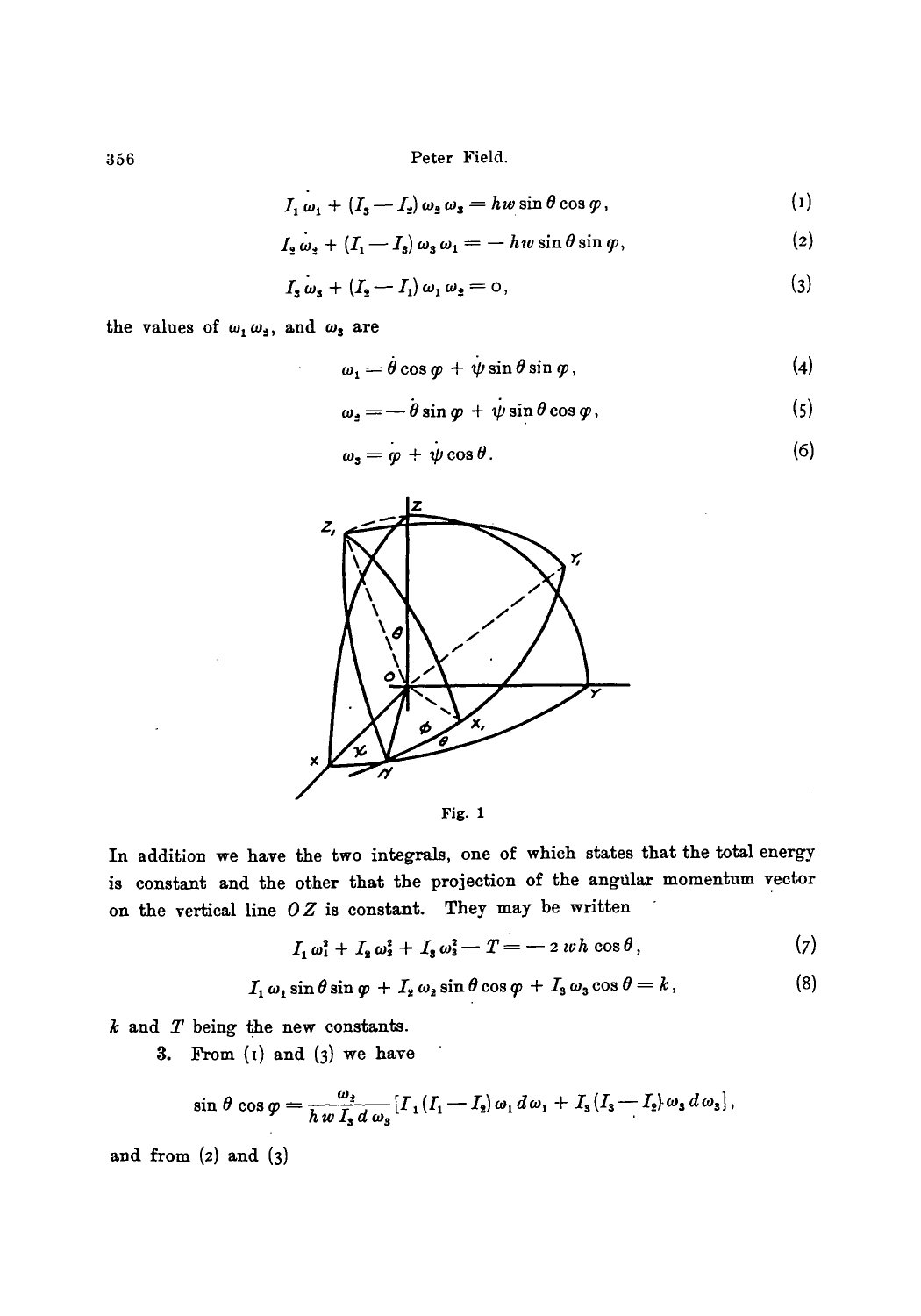On the unsymmetrical top.

$$
\sin\theta\sin\varphi=\frac{-\omega_1}{h\,w\,I_3\,d\,\omega_3}\big[I_2(I_1-I_2)\,\omega_3\,d\,\omega_2+I_3(I_1-I_3)\,\omega_3\,d\,\omega_3\big].
$$

Substituting these values and the value of  $\cos \theta$  as given by equation (7) in equation (8) there results

$$
\frac{-I_1 \omega_1^2}{h w I_3 d \omega_3} [I_2 (I_1 - I_2) \omega_2 d \omega_2 + I_3 (I_1 - I_3) \omega_3 d \omega_3] +
$$
  

$$
\frac{I_3 \omega_2^2}{h w I_3 d \omega_3} [I_1 (I_1 - I_2) \omega_1 d \omega_1 + I_3 (I_3 - I_2) \omega_3 d \omega_3] +
$$
  

$$
\frac{I_3 \omega_3}{2 w h} [T - I_1 \omega_1^2 - I_3 \omega_2^2 - I_3 \omega_3^2] = k.
$$
 (9)

A second differential equation is obtained from the fact that

 $\sin^2 \theta \cos^3 \varphi + \sin^2 \theta \sin^2 \varphi + \cos^2 \theta = I$ ; i.e.

$$
\frac{\omega_2^2}{h^2 w^2 I_3^2} \frac{1}{d \omega_3} [I_1 (I_1 - I_2) \omega_1 d \omega_1 + I_3 (I_3 - I_2) \omega_3 d \omega_3]^2 +
$$
  

$$
\frac{\omega_1^2}{h^2 w^2 I_3^2} \frac{1}{d \omega_3^2} [I_2 (I_1 - I_2) \omega_2 d \omega_2 + I_3 (I_1 - I_3) \omega_3 d \omega_3]^2 +
$$
  

$$
\frac{1}{4 w^2 h^2} [T - I_1 \omega_1^2 - I_2 \omega_2^2 - I_3 \omega_3^2]^2 = 1.
$$
 (10)

Equations (9) and (10) may be simplified by the substitution

$$
u = I_2 (I_1 - I_2) \omega_2^2 + I_3 (I_1 - I_3) \omega_3^2,
$$
  

$$
v = I_1 (I_1 - I_2) \omega_1^2 + I_3 (I_3 - I_2) \omega_3^2.
$$

They then become

$$
-[v \rightharpoonup I_3(I_3-I_2)\omega_3^2] du + [u - I_3(I_1-I_3)\omega_3^2] dv +
$$
  

$$
I_3^2 \omega_3 [T(I_1-I_2)-(v+u)] d\omega_3 = 2 khw I_3(I_1-I_2)d\omega_3,
$$
 (11)

 $\sim$ 

and

 $\sim 10^{-1}$ 

$$
I_2[v-T_3(I_3-I_2)\omega_3^2]\overline{du}^2 + I_1[u-I_3(I_1-I_3)\omega_3^2]\overline{dv}^2 +
$$
  

$$
\frac{I_1 I_2 I_3^2}{I_1-I_2}[T(I_1-I_2)-(v+u)]^2 \overline{d\omega_3}^2 = 4 h^2 w^2 I_1 I_2 I_3^2(I_1-I_2)\overline{d\omega_3}^2, \qquad (12)
$$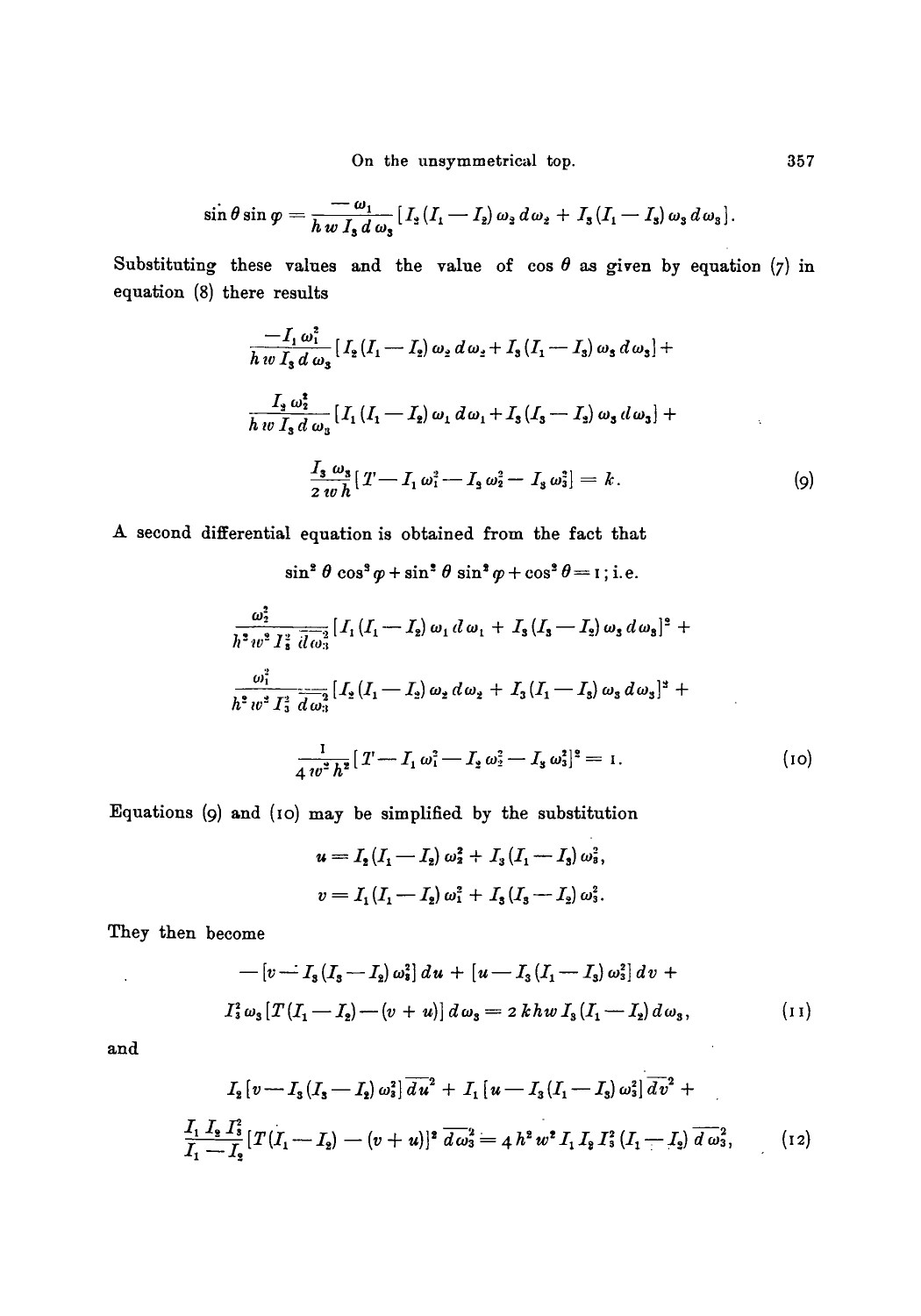Equations (11) and (12) define u and v in terms of  $\omega_3$  and our problem is to find such relations among the variables as will satisfy these equations.

4. It may be noted that  $I_1v+I_2u$  is equal to  $I_1-I_2$  times the square of the angular momentum. Schiff<sup>1</sup> has mentioned the possibility of having a motion of such a nature that the angular momentum is preserved and the problem is also discussed by Stäckel<sup>2</sup> and others. It means, of course, that the body must move in such a way that the vector representing the torque is perpendicular to the vector representing the angular momentum.

As a first effort at obtaining a particular solutiou let us assume

$$
I_1 v + I_2 u = I_1 I_2 C_0 + I_1 I_2 C_1 \omega_3^2 \qquad \text{or}
$$
  

$$
v = \frac{-I_2}{I_1} u + C_0 I_2 + C_1 I_2 \omega_3^2.
$$
 (13)

This value of  $v$  substituted in equation ( $11$ ) gives

$$
\frac{-I_2}{I_1} u du + 2 C_1 I_2 \omega_3 u d \omega_3 + \frac{I_2}{I_1} u du - C_0 I_2 du - C_1 I_2 \omega_3^2 du +
$$
  
\n
$$
I_3 \omega_3^2 \left[ \frac{I_3}{I_1} (I_1 - I_2) du + (I_3 - I_1) 2 C_1 I_2 \omega_3 d \omega_3 \right] +
$$
  
\n
$$
\left[ T (I_1 - I_2) - \frac{I_1 - I_2}{I_1} u - C_0 I_2 - C_1 I_2 \omega_3^2 \right] I_3^2 \omega_3 d \omega_3 = 2 k h w I_3 (I_1 - I_2) d \omega_3.
$$

By taking

$$
C_1 = \frac{I_3^2 (I_1 - I_2)}{2 I_1 I_2}
$$

the coefficient of  $\omega_3 u d \omega_3$  becomes zero, and by taking<sup>3</sup>

$$
k =
$$
o and  $C_0 = \frac{T I_s (I_1 - I_2)}{2 I_1 I_2}$ 

the equation reduces to

$$
du = I_3 \left(2 I_1 - I_3\right) \omega_3 d \omega_3 \text{ or } u = \frac{I_3 \left(2 I_1 - I_3\right)}{2} \omega_3^2 + C'
$$

 $C'$  being the constant of integration. The corresponding value of  $v$  is

**I Proc. Moscow Math. Soc. Vol. 24.** 

**t Mathematische Annalen. Bd. 65, 67.** 

**Hess, Mathematische Annalen Bd. 37, studied a case where the projection of the angular momentum on a certain line was zero.**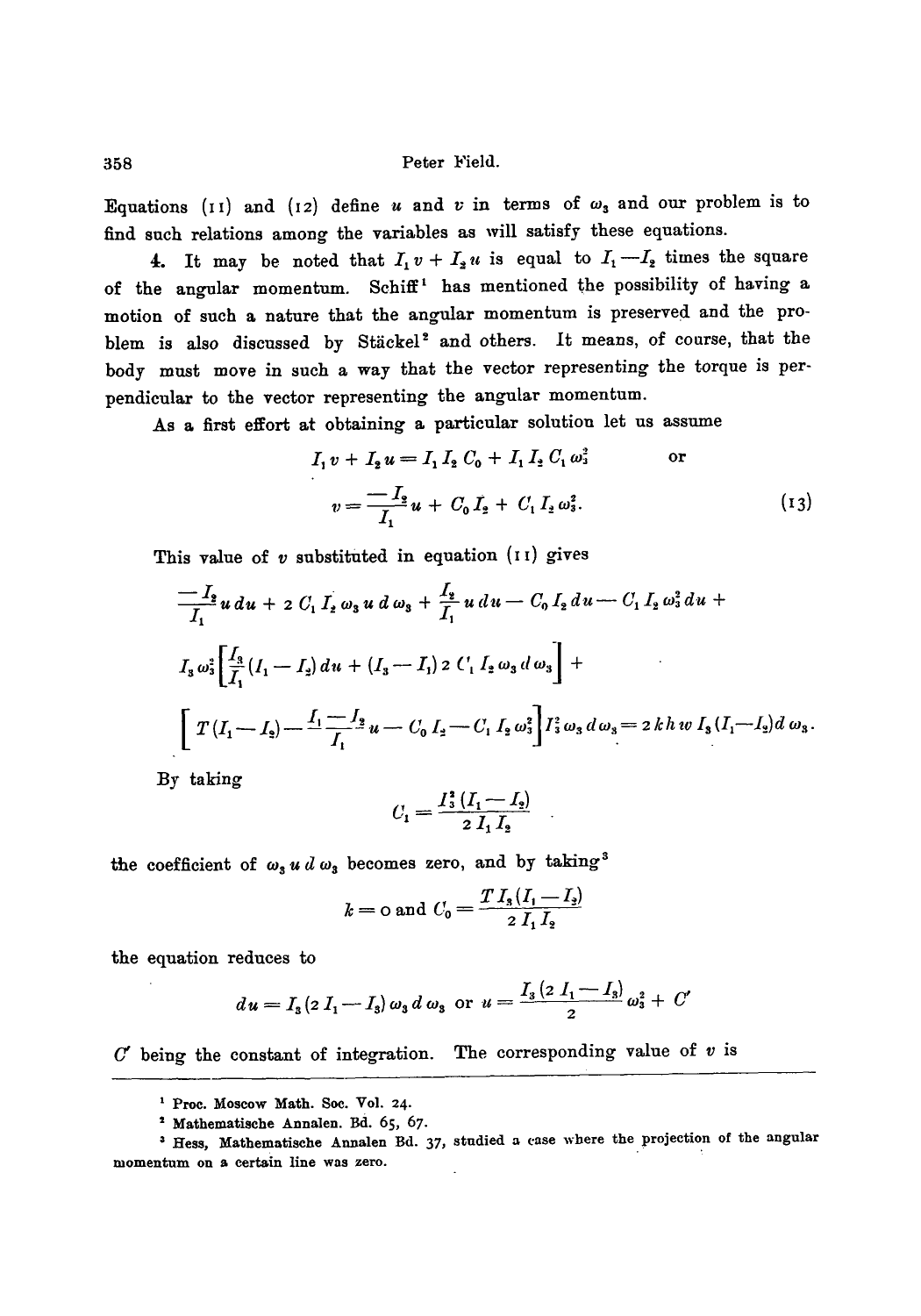On the unsymmetrical top. 359

$$
v = \frac{I_3 (I_3 - 2 I_2)}{2} \omega_3^2 - \frac{I_3}{I_1} C' + \frac{T I_3 (I_1 - I_2)}{2 I_1}
$$

These values of v and u substituted in equation **(I2) will** satisfy the **equation** provided

$$
I_3^2 = 2 I_1 I_2, T = \frac{-2 h w I_3 (I_1 + I_2 - I_3)}{(I_1 - I_3)(I_2 - I_3)},
$$
  

$$
C' = \frac{2 h w I_1 I_2}{I_1 - I_3}.
$$

There is an ambiguity in sign in solving for  $T$  and  $C$ , but if  $h$  is positive  $\mathbf{r}$ the sign must be as given for a real solution. The values of  $u$  and  $v$  which satisfy equations (II) and (12) are therefore

$$
u = I_1(I_3 - I_2) \omega_3^2 + \frac{2 I_1 I_2 h w}{I_1 - I_3}, \quad v = I_2 (I_1 - I_3) \omega_3^2 - \frac{2 I_1 I_2 h w}{I_2 - I_3}.
$$

These values of  $u$  and  $v$  give

$$
\omega_1^2 = \frac{-I_2}{I_1 - I_2} \left( \omega_3^2 + \frac{2 \ h \ w}{I_2 - I_3} \right), \omega_2^2 = \frac{I_1}{I_1 - I_2} \left( \omega_3^2 + \frac{2 \ h \ w}{I_1 - I_3} \right).
$$

**As**  $\frac{d\omega_1}{d\omega_2}$  and  $\frac{d\omega_3}{d\omega_3}$  are now determined, the values of sin  $\theta$  cos  $\varphi$  and

 $\sin \theta \sin \varphi$  become

$$
\sin \theta \cos \varphi = \frac{I_{\frac{1}{2}}(I_1 - I_3)}{h w I_3} \omega_3 \omega_2, \sin \theta \sin \varphi = \frac{I_1(I_2 - I_3)}{h w I_3} \omega_1 \omega_3. \tag{14}
$$

Hence

$$
\tan \varphi = \frac{I_1 (I_2 - I_3) \omega_1}{I_2 (I_1 - I_3) \omega_2}.
$$
 (15)

From (7)  $\cos \theta = I - \frac{I_3 \omega_3^2}{2 \omega h}$ , and from (3)

$$
t = \int \frac{I_3 d\omega_3}{(I_1 - I_2) \omega_1 \omega_2} = \pm \int \frac{I_3 d\omega_3}{\sqrt{1 - I_1 I_2 \left(\omega_3^2 + \frac{2 \, h \, w}{I_1 - I_3}\right) \left(\omega_3^2 + \frac{2 \, h \, w}{I_3 - I_3}\right)}}
$$

$$
\frac{1}{\pi}\int\left\{\sqrt{\frac{2}{-\left(\omega_3^2+\frac{2h w}{I_1-I_3}\right)\left(\omega_3^2+\frac{2h w}{I_2-I_3}\right)}}d\,\omega_3=\pm\int\left\{\sqrt{\frac{2}{f(\omega_3)}}d\,\omega_3.\right\}
$$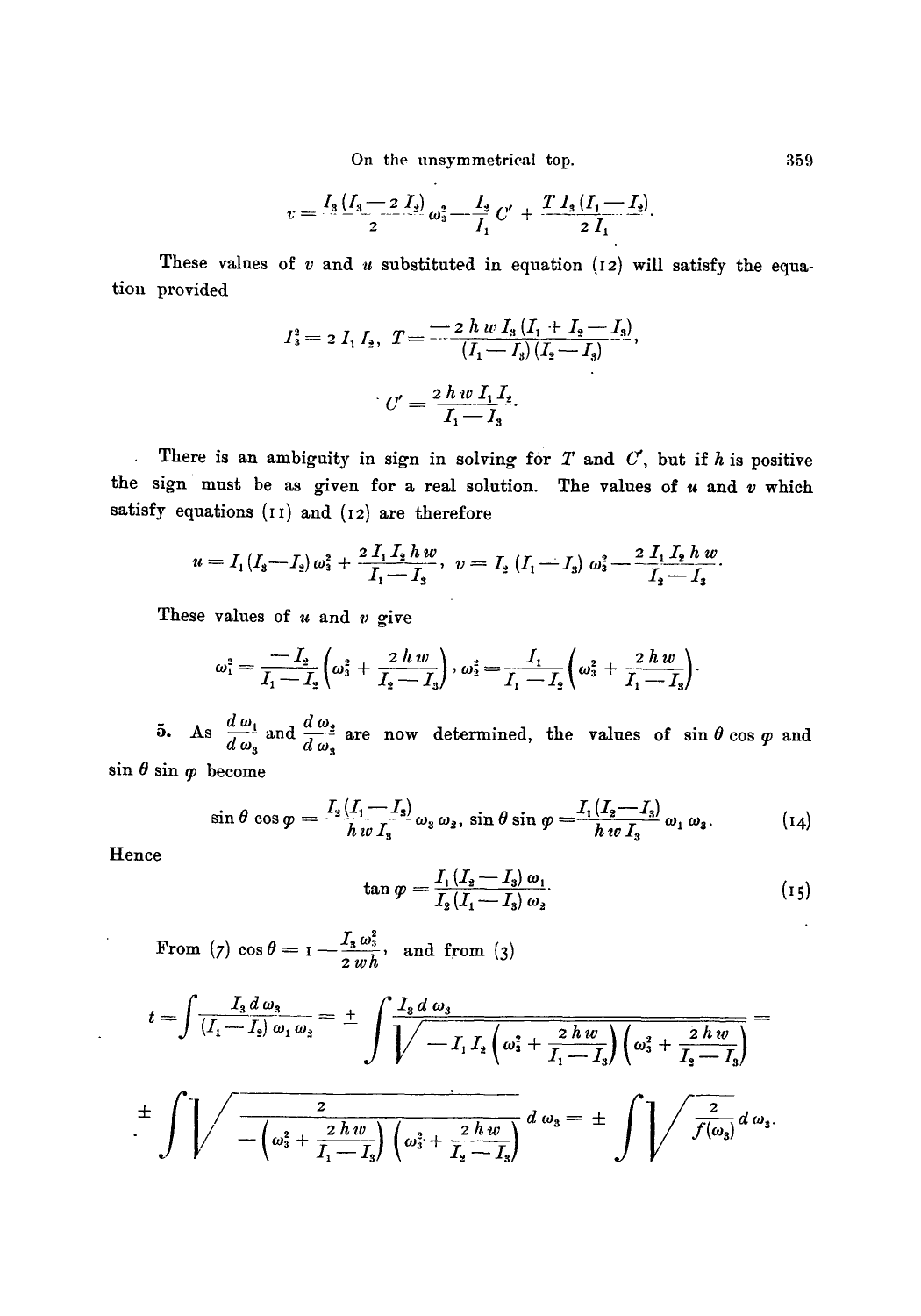$360$  Peter Field.

The roots of 
$$
f(\omega_3) = 0
$$
 are  $\pm \sqrt{\frac{2 h w}{I_3 - I_1}}$  and  $\pm \sqrt{\frac{2 h w}{I_3 - I_2}}$ ; the correspond-

ing values of cos  $\theta$  are  $\frac{1}{\epsilon}$  and  $\frac{12}{\epsilon}$  $1_1 - 1_3$   $1_2 - 1_5$ 

> The absolute value of  $\frac{I_1}{I_1-I_3}$  is less than one only in case  $I_{\rm s} > 2I_{\rm t}$ , or  $I_{\rm s}^2 = 2I_{\rm t}I_{\rm s} > 4I_{\rm t}^2$ , i.e.  $I_{\rm s} > 2I_{\rm t}$ .

The second value of  $\cos \theta$  is less than one in absolute value only in case  $I_1 > 2 I_2$ . Hence the two conditions can not be satisfied simultaneously. We shall assume  $I_2 > 2 I_1$  and in that case  $f(\omega_3) = 0$  has but two real roots viz.

$$
\omega_{\rm s}=\pm\sqrt{\frac{2\,h\,w}{I_{\rm s}-I_{\rm 1}}}
$$

Therefore  $\omega_2$  can become zero in the course of the motion but not  $\omega_1;\omega_3$  $\alpha$  oscillates between +  $\left[\sqrt{\frac{2hw}{I+I}}\right]$  and  $\left[\sqrt{\frac{2hw}{I+I}}\right]$ .

The square of the total angular velocity is

$$
\omega_1^2 + \omega_2^2 + \omega_3^2 = 2 \omega_3^2 + \frac{2 \, h \, w \, I_3}{(I_2 - I_3) \, (I_3 - I_1)}
$$

and its maximum value is  $\frac{2hw(2I_2-I_3)}{(I-I)(I-I)}$ 

6. As the moments of inertia for the principal axes are such that the sum of any two must be greater than the third, it is necessary to see that this condition can be satisfied. This is evident: for  $I_2 > 2 I_1$  and  $I_3^2 = 2 I_1 I_2$ . Hence if  $I_2$  does not differ much from  $2 I_1$ , the quantities  $I_1, I_2, I_3$  will be nearly in the ratio I:2:2 and can therefore form a triangle.

7. The polhodal cone. For the polhodal cone

$$
\frac{x_1^2}{-I_2\left(\omega_3^2+\frac{2\,h\,w}{I_2-I_3}\right)}=\frac{y_1^2}{I_1\left(\omega_3^2+\frac{2\,h\,w}{I_1-I_3}\right)}=\frac{z_1^2}{\omega_3^2\,(I_1-I_2)}.
$$

Elimination of  $\omega_3^2$  gives the required equation which is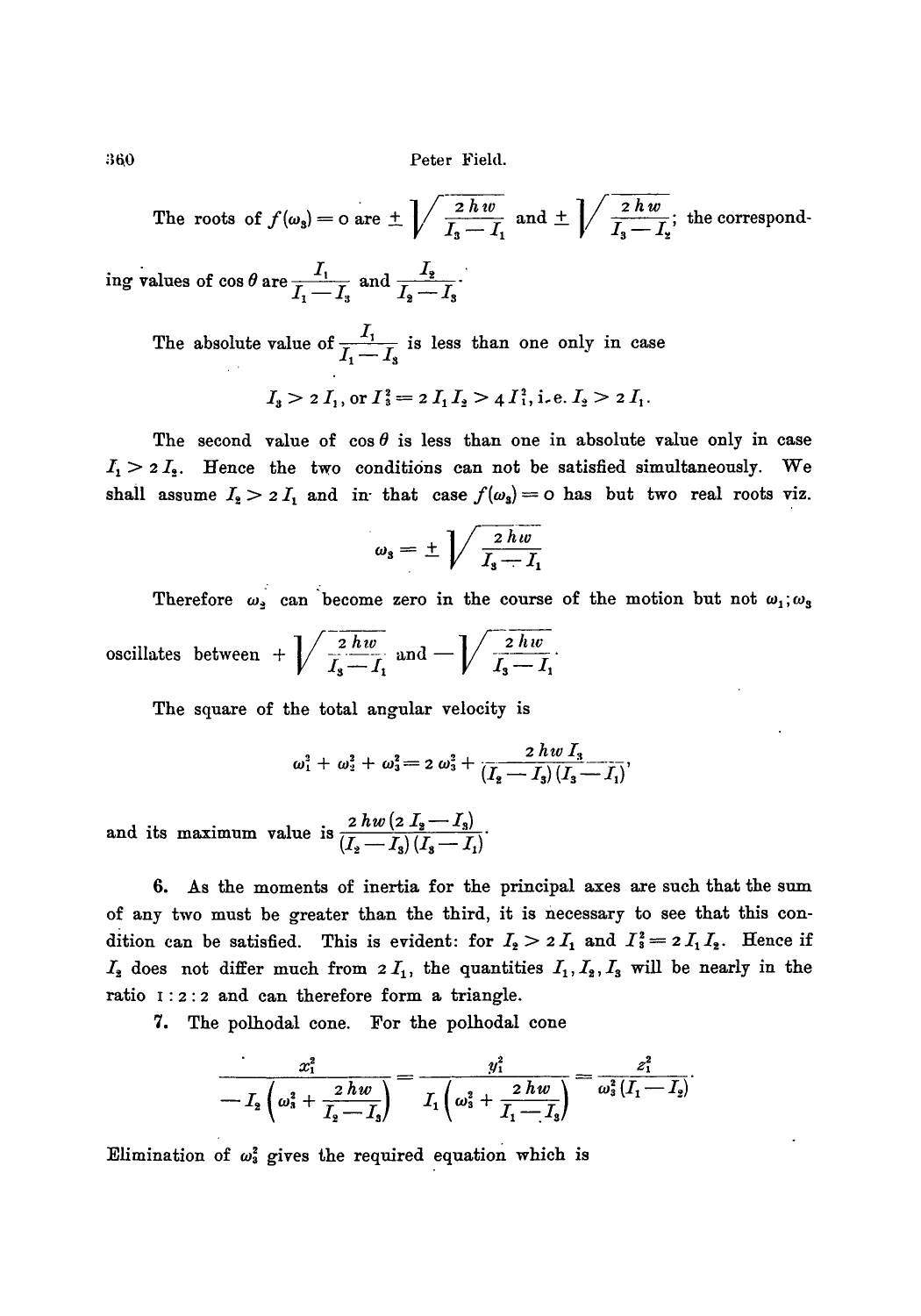On the unsymmetrical top.

$$
x_1^2 I_1 (I_2 - I_3) - y_1^2 I_2 (I_3 - I_1) - z_1^2 I_1 I_2 = 0
$$

a cone with its axis along  $OX_1$ .

8. The values of  $\varphi$  and  $\psi$ . From equation (15)



$$
\overset{\cdot}{\varphi} = \frac{h w \, I_1 \, I_3 \, \omega_3}{I_2 \, (I_1 - I_3)^2 \, \omega_2^2 \, I_1^2 (I_2 - I_3)^2 \, \omega_1^2 \, + \, I_2^2 (I_1 - I_3)^2 \, \omega_2^2} = \frac{2 \, h w \, \omega_3}{4 \, h w - I_3 \, \omega_3^2}
$$

To get  $\dot{\psi}$ , we notice, referring to equations (4) and (5), that

$$
\frac{\omega_2-\psi\sin\theta\cos\varphi}{\omega_1-\psi\sin\theta\sin\varphi}=-\tan\varphi=-\frac{I_1\left(I_2-I_3\right)\omega_1}{I_2\left(I_1-I_3\right)\omega_2}.
$$

If  $\sin \theta \sin \varphi$  and  $\sin \theta \cos \varphi$  are replaced by their values as given in equation (14), the value of  $\dot{\psi}$  is

46 - 30534. Acta mathematica. 56. Imprimé le 15 janvier 1931.

361